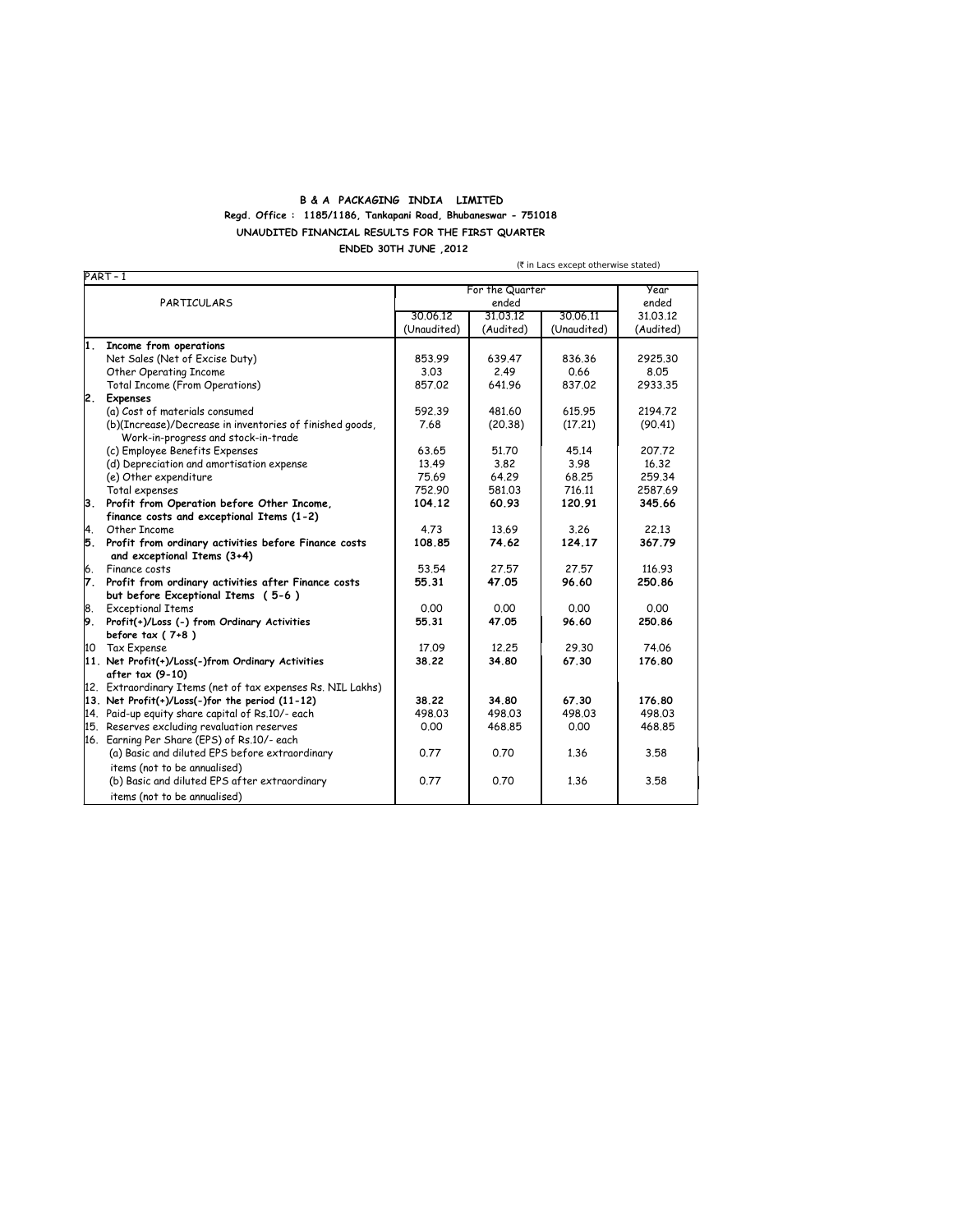|    | $PART-2$                                          |                |                 |             |           |  |
|----|---------------------------------------------------|----------------|-----------------|-------------|-----------|--|
|    |                                                   |                | For the Quarter |             |           |  |
|    | PARTICULARS                                       | ended<br>ended |                 |             |           |  |
|    |                                                   | 30.06.12       | 31.03.12        | 30.06.11    | 31.03.12  |  |
|    |                                                   | (Unaudited)    | (Audited)       | (Unaudited) | (Audited) |  |
|    | A PARTICULARS OF SHAREHOLDING                     |                |                 |             |           |  |
| 1. | Public Shareholding                               |                |                 |             |           |  |
|    | - no. of shares                                   | 1270371        | 1270371         | 1270371     | 1270371   |  |
|    | - percentage of shareholding                      | 25.61%         | 25.61%          | 25.61%      | 25.61%    |  |
| 2. | Promoters and promoter group                      |                |                 |             |           |  |
|    | Shareholding                                      |                |                 |             |           |  |
|    | (a) Pledged/Encumbered                            |                |                 |             |           |  |
|    | - Number of Shares                                | 0.00           | 0.00            | 0.00        | 0.00      |  |
|    | - Percentage of shares (as a % of the total       | 0.00           | 0.00            | 0.00        | 0.00      |  |
|    | shareholding of promoter and promoter group)      |                |                 |             |           |  |
|    | - Percentage of shares (as a % of the total share | 0.00           | 0.00            | 0.00        | 0.00      |  |
|    | capital of the company)                           |                |                 |             |           |  |
|    | (b) Non-encumbered                                |                |                 |             |           |  |
|    | - Number of Shares                                | 3690129        | 3690129         | 3690129     | 3690129   |  |
|    | - Percentage of shares (as a % of the total       | 100.00%        | 100.00%         | 100.00%     | 100.00%   |  |
|    | shareholding of promoter and promoter group)      |                |                 |             |           |  |
|    | - Percentage of shares (as a % of the total share | 74.39%         | 74.39%          | 74.39%      | 74.39%    |  |
|    | capital of the company)                           |                |                 |             |           |  |

|                                                | 3 Months ended 30.06.2012 |
|------------------------------------------------|---------------------------|
| INVESTORS COMPLAINTS                           |                           |
| Pending at the beginning of the quarter        | <b>NIL</b>                |
| Received during the quarter                    | <b>NIL</b>                |
| Disposed of during the quarter                 | <b>NIL</b>                |
| Remaining unresolved at the end of the quarter | <b>NIL</b>                |

Notes:

1. The above results have been reviewed by the Audit 'Committee and taken on record by the Board of Directors 'of the Company at its meeting held on 27.07.2012

2. therefore unaudited financial results as on 30th June,2012 includes segmental reporting of flexible Laminates business in terms of AS-17 of Accounting Standard Rules 2006. The Company has recognized flexible Laminates business as a separate segment with effect from 1st April,2012 and

3. The figures for the previous periods have been re-grouped or re-arranged to make them comparable.

For and on behalf of the Board

Place : Kolkata<br>Date : 27.07.2012

R.Roy Choudhury<br>Managing Director